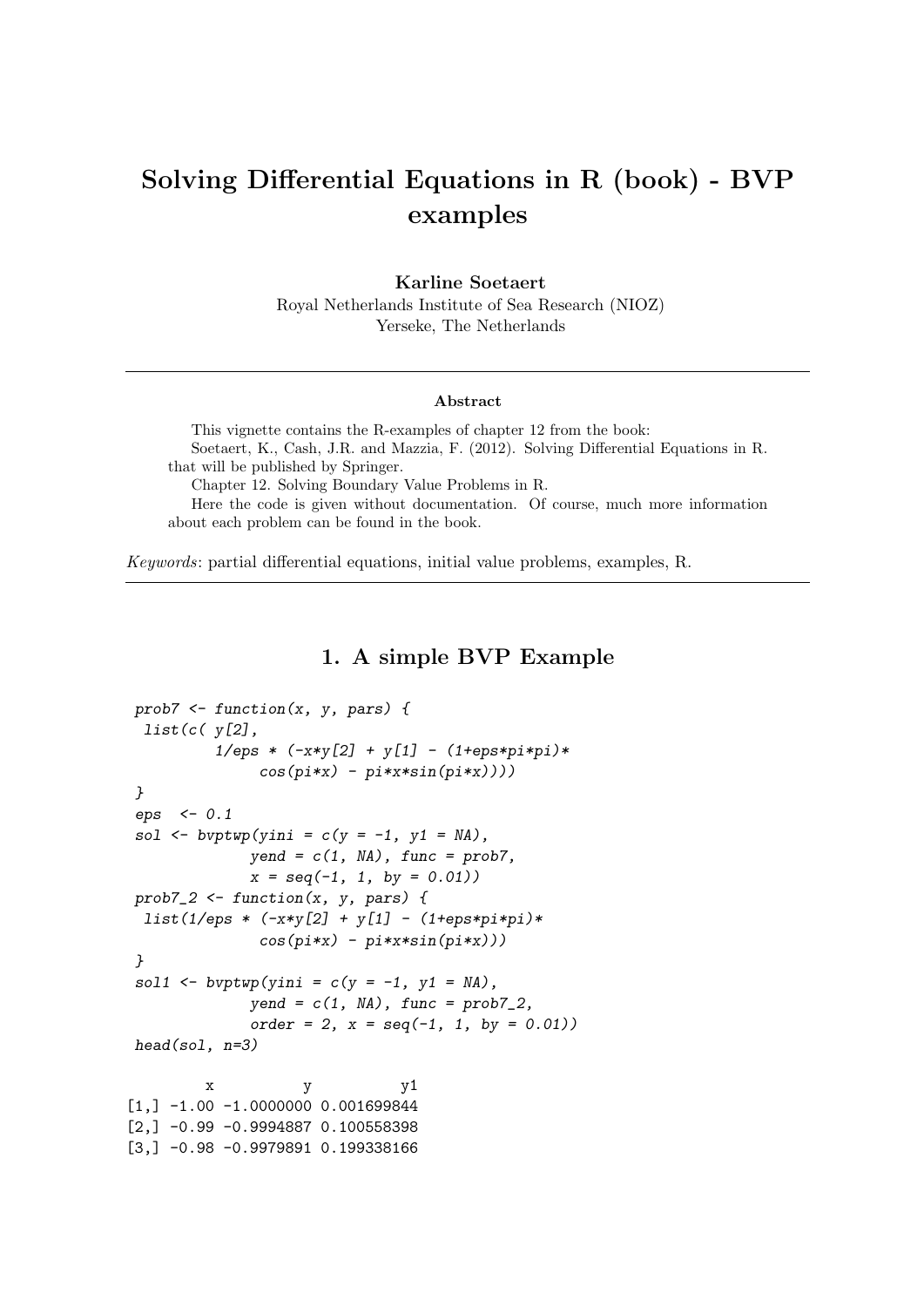

Figure 1: Solution of the test problem 7. See book for more information.

```
eps <-0.0005
sol2 <- bvptwp(yini = c(y = -1, y1 = NA),
              yend = c(1, NA), func = prob7,
              x = seq(-1, 1, by=0.01))
plot(sol, sol2, col = "black", lty = c("solid", "dashed"),
     lwd = 2)
```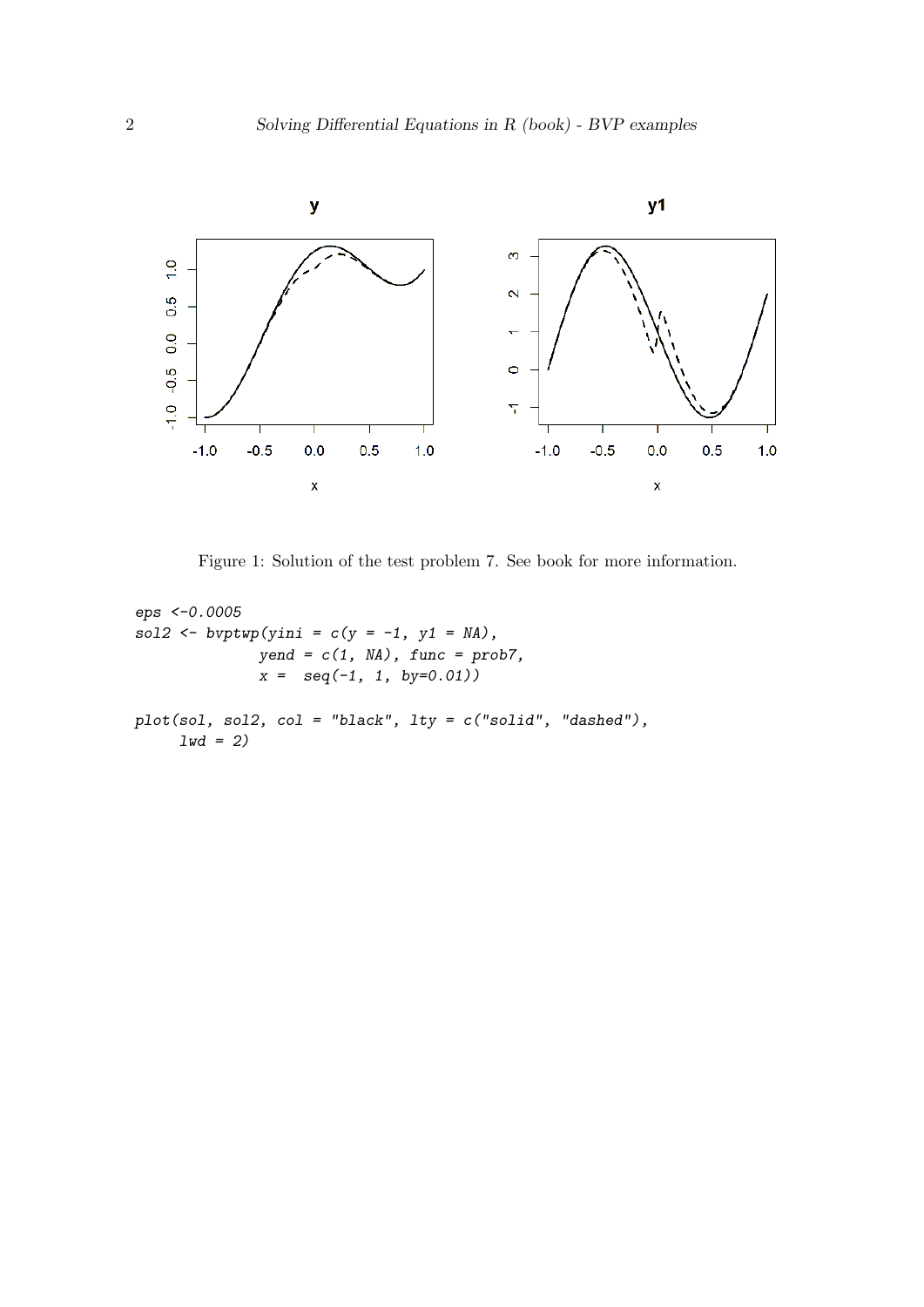## 2. A More Complex BVP Example

```
swirl <- function (t, Y, eps) {
  with(as.list(Y),
    list(c((g*f1 - f*g1)/eps,
         (-f*f3 - g*g1)/eps))
      )
}
eps <- 0.001
x <- seq(from = 0, to = 1, length = 100)
yini <- c(g = -1, g1 = NA, f = 0, f1 = 0, f2 = NA, f3 = NA)
yend <- c(1, NA, 0, 0, NA, NA)
Soltwp \leftarrow bvtwp(x = x, func = switch, order = c(2, 4),par = eps, yini = yini, yend = yend)
pairs(Soltwp, main = "swirling flow III, eps=0.001")
diagnostics(Soltwp)
--------------------
solved with bvptwp
--------------------
 Integration was successful.
 1 The return code : 0
 2 The number of function evaluations : 28507
 3 The number of jacobian evaluations : 3179
 4 The number of boundary evaluations : 84
 5 The number of boundary jacobian evaluations : 66
 6 The number of steps : 18
 7 The number of mesh resets : 1
 8 The maximal number of mesh points : 1000
 9 The actual number of mesh points : 199
 10 The size of the real work array : 280660
11 The size of the integer work array : 14018
--------------------
conditioning pars
--------------------
 1 kappa1 : 12601.34
 2 gamma1 : 818.5373
 3 sigma : 36.8086
 4 kappa : 13175.8
 5 kappa2 : 574.46
```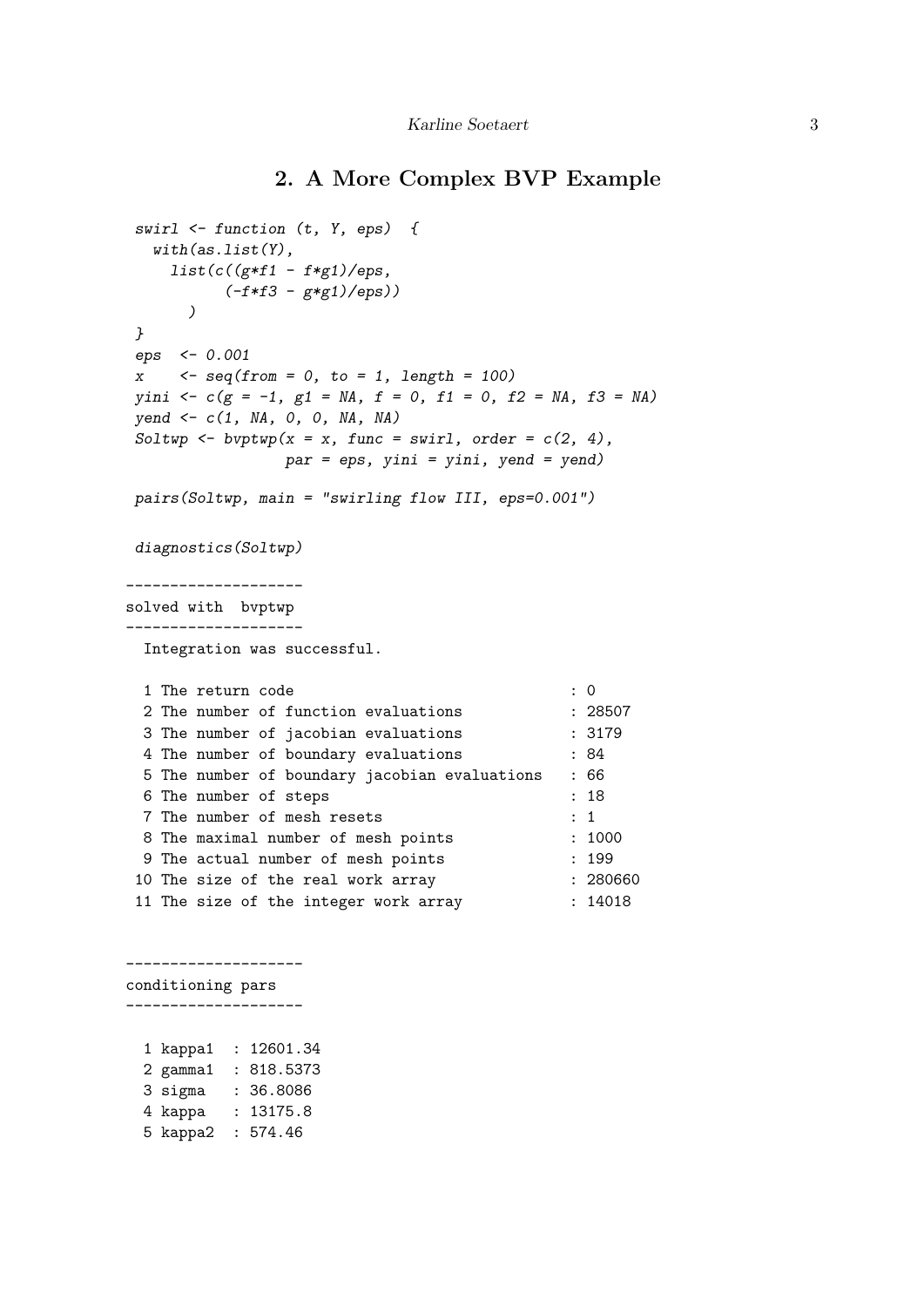

Figure 2: The swirling flow III problem. See book for explanation.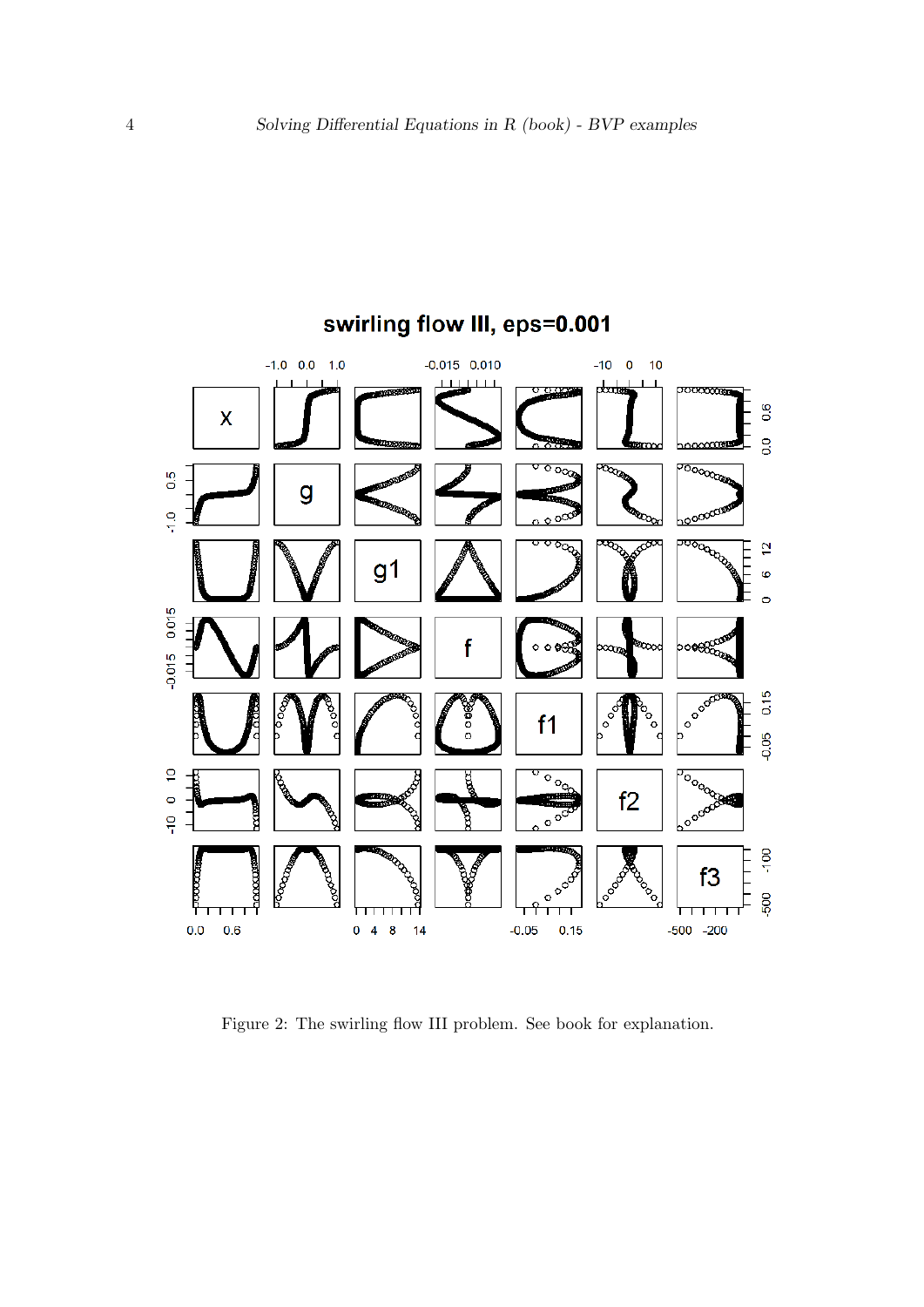## 3. Complex Initial or End Conditions

```
musn <- function(x, Y, pars) {
   with (as.list(Y), {
     du <- 0.5 * u * (w - u) / v
     dv <- -0.5 * (w - u)
     dw <- (0.9 - 1000 * (w - y) - 0.5 * w * (w - u))/z
     dz <- 0.5 * (w - u)
     dy <- -100 * (y - w)
     return(list(c(du, dv, dw, dz, dy)))
   })
 }
 bound <- function(i, Y, pars) {
   with (as.list(Y), {
     if (i == 1) return (u - 1)
     if (i == 2) return (v - 1)
     if (i == 3) return (w - 1)
     if (i == 4) return (z + 10)
     if (i == 5) return (w - y)
 })
 }
 xguess <- seq(0, 1, length.out = 5)
 yguess <- matrix(ncol = 5,
                data = (rep(c(1, 1, 1, -10, 0.91), 5)))
 rownames(yguess) <- c("u", "v", "w", "z", "y")
 xguess
[1] 0.00 0.25 0.50 0.75 1.00
yguess
    [0,1] [0,2] [0,3] [0,4] [0,5]u 1.00 1.00 1.00 1.00 1.00
v 1.00 1.00 1.00 1.00 1.00
w 1.00 1.00 1.00 1.00 1.00
z -10.00 -10.00 -10.00 -10.00 -10.00
y 0.91 0.91 0.91 0.91 0.91
 Sol <- bvptwp(x = x, func = musn, bound = bound,
              xguess = xguess, yguess = yguess,
              leftbc = 4, atol = 1e-10)
 yguess <- matrix(ncol = 5, data = (rep(c(1,1,1, 10, 0.91), 5)))
 rownames(yguess) <- c("u", "v", "w", "z", "y")
 Sol2<- bvpcol(x = x, func = musn, bound = bound,
              xguess = xguess, yguess = yguess,
              leftbc = 4, atol = 1e-10)
 plot(Sol, Sol2, which = "y", lwd = 2)
```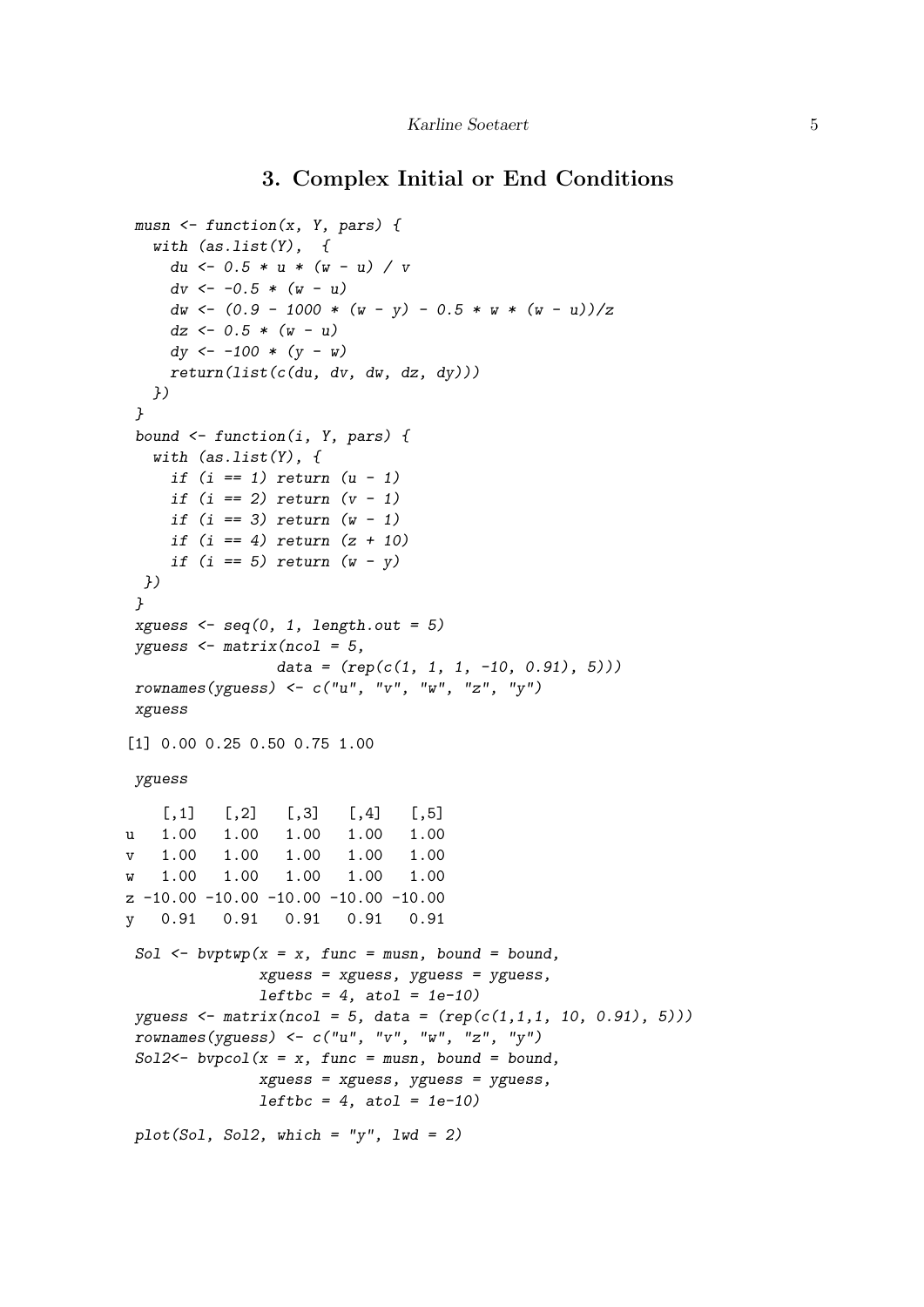

Figure 3: The musn problem. See book for explanation.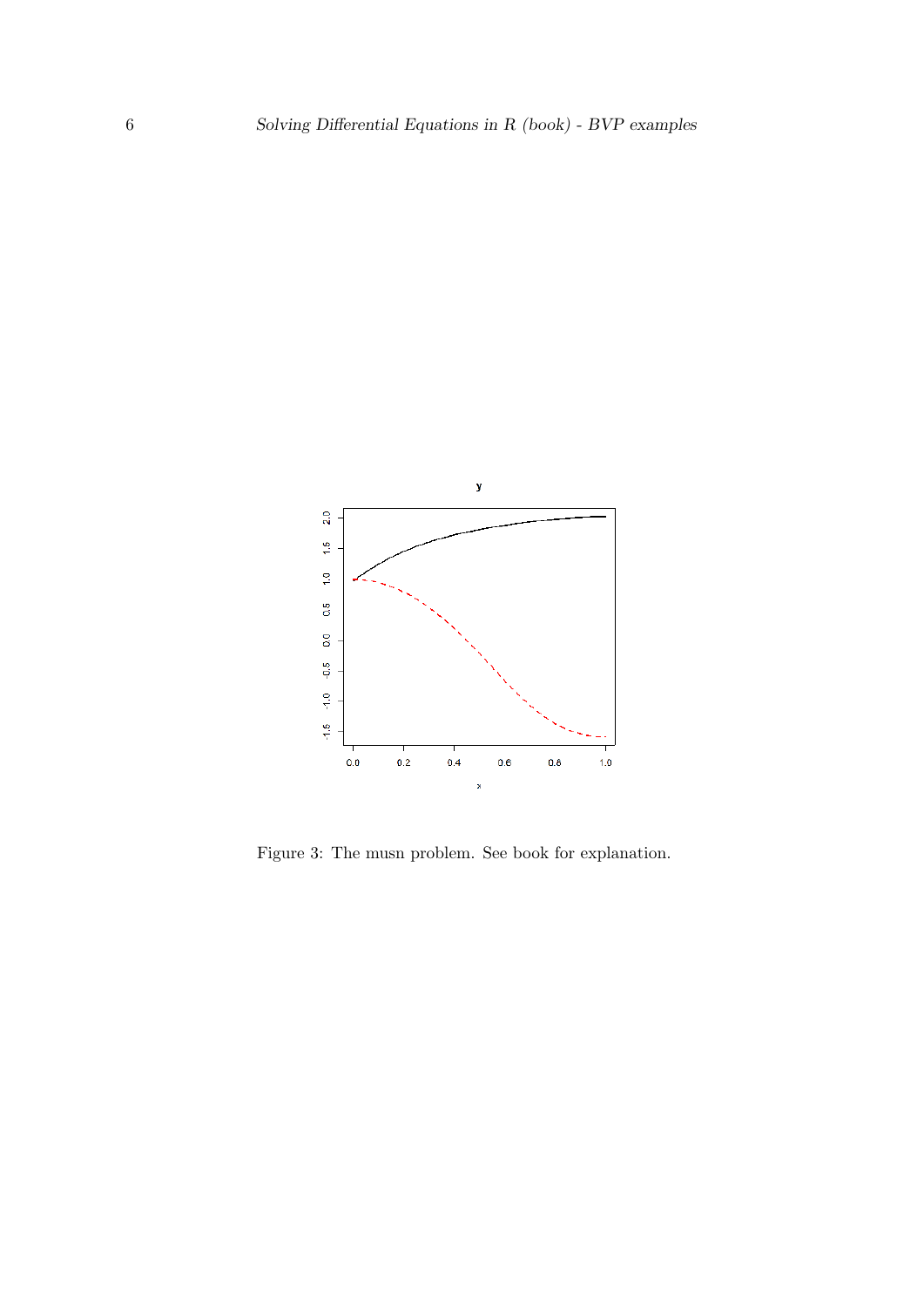## 4. Solving a Boundary Value Problem using Continuation

```
Prob19 <- function(x, y, eps) {
  pix = pi*x
  list(c(y[2],
      (pi/2*sin(pix/2)*exp(2*y[1])-exp(y[1])*y[2])/eps))
}
x <- seq(0, 1, by = 0.01)
eps <- 1e-2
mod1 <- bvptwp(func = Prob19, yini = c(0, NA), yend = c(0, NA),
             x = x, par = eps)
diagnostics(mod1)
 --------------------
solved with bvptwp
--------------------
 Integration was successful.
 1 The return code : 0
 2 The number of function evaluations : 18057
 3 The number of jacobian evaluations : 3091
 4 The number of boundary evaluations : 40
 5 The number of boundary jacobian evaluations : 26
 6 The number of steps : 29
 7 The number of mesh resets : 1
 8 The maximal number of mesh points : 1000
 9 The actual number of mesh points : 150
10 The size of the real work array : 56108
11 The size of the integer work array : 6006
 --------------------
conditioning pars
--------------------
 1 kappa1 : 125.6703
 2 gamma1 : 2.236132
 3 sigma : 93.77898
 4 kappa : 168.431
```
5 kappa2 : 42.7607

*plot(mod1, lwd = 2)*

```
xguess <- mod1[,1]
yguess <- t(mod1[,2:3])
```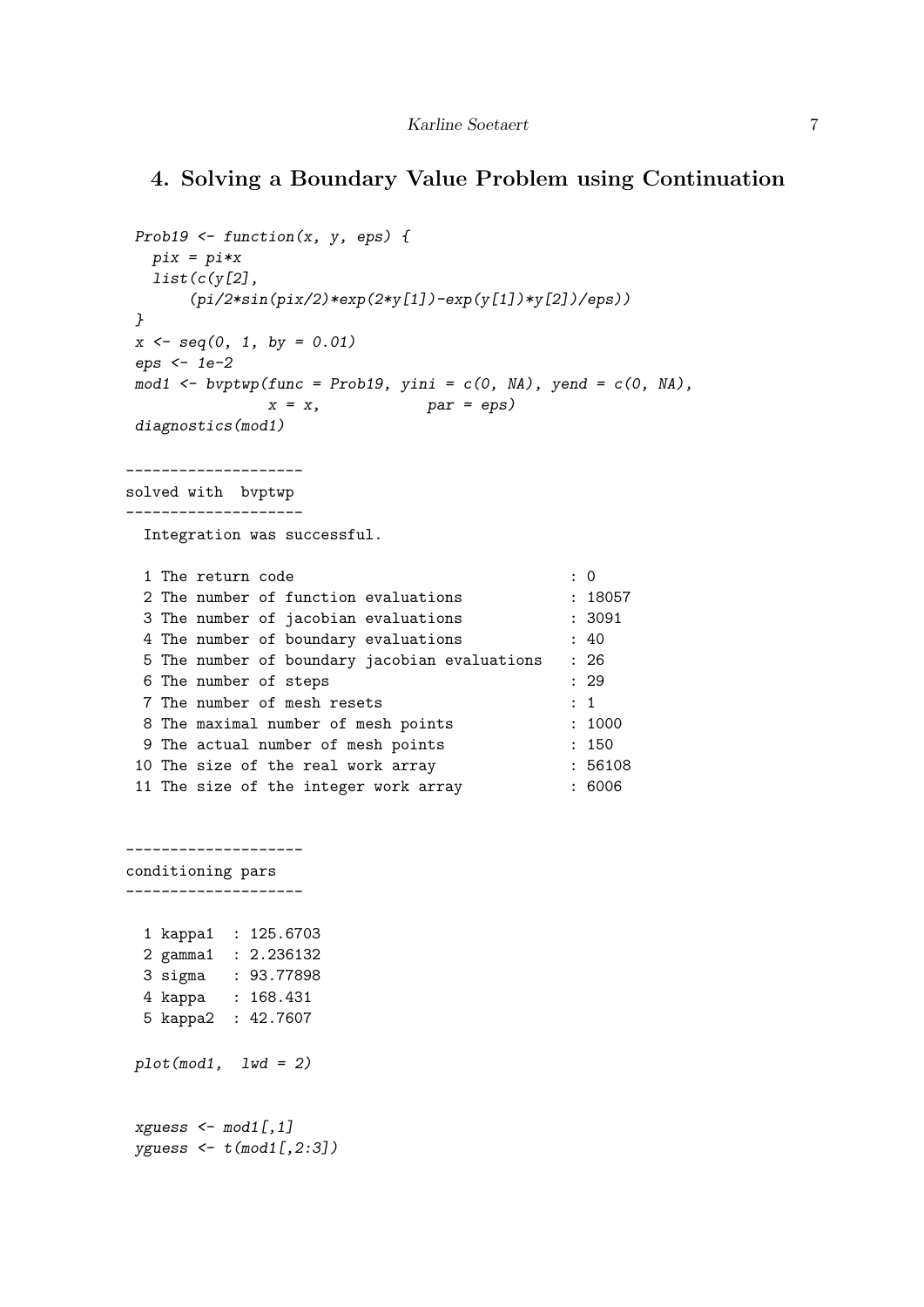

Figure 4: Solution of the test problem 19. See book for explanation.

```
eps <- 1e-3
mod2 <- bvpcol(func = Prob19, yini = c(0, NA), yend = c(0, NA),
            x = x, par = eps,
            xguess = xguess, yguess = yguess)
eps <- 1e-7
mod2 <- bvpcol(func = Prob19, yini = c(0, NA), yend = c(0, NA),
            x = x, par = eps, eps = eps, atol = 1e-4)
diagnostics(mod2)
--------------------
solved with bvpcol
     --------------------
 Integration was successful.
 1 The return code : 1
 2 The number of function evaluations : 22749
 3 The number of jacobian evaluations : 4568
 4 The number of boundary evaluations : 172
 5 The number of boundary jacobian evaluations : 96
 6 The number of continuation steps : 10
 7 The number of succesfull continuation steps : 10
 8 The actual number of mesh points : 50
 9 The number of collocation points per subinterval : 4
10 The number of equations : 2
11 The number of components (variables) : 2
   The problem was solved for final eps equal to : 1e-07
```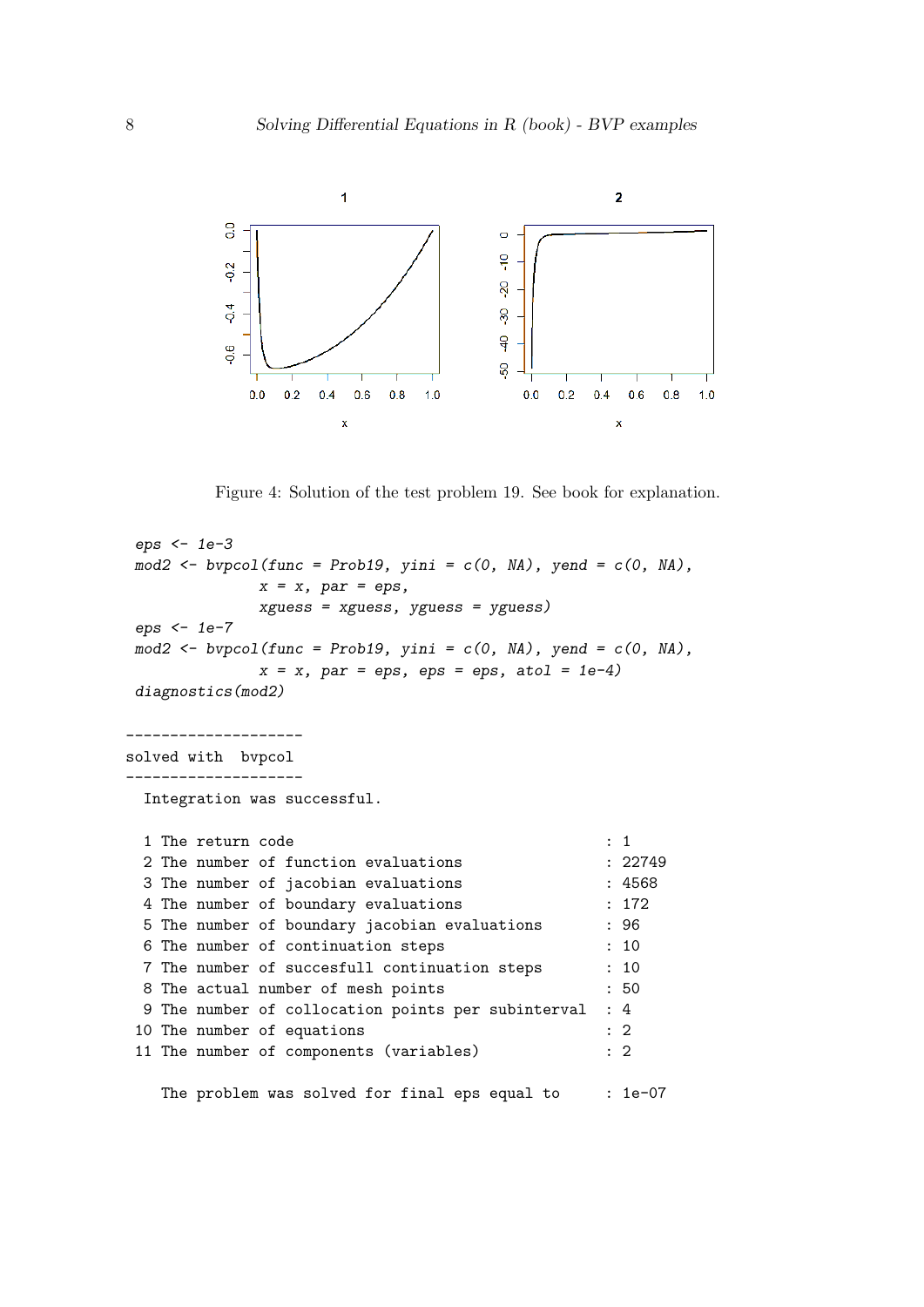

Figure 5: Solution of the elastica problem. See book for explanation.

## 5. BVP with Unknown Constants

#### 5.1. Elastica Problem

```
Elastica <- function (x, y, pars) {
  list( c(cos(y[3]),
          sin(y[3]),
          y[4],
          y[5] * cos(y[3]),
          0))
}
bvpsol <- bvpcol(func = Elastica,
      yini = c(x = 0, y = 0, p = MA, k = 0, F = MA),yend = c(x = NA, y = 0, p = -pi/2, k = NA, F = NA),
      x = seq(from = 0, to = 0.5, by = 0.01))
bvpsol[1,"F"]
       F
-21.54909
plot(bvpsol, lwd = 2)
```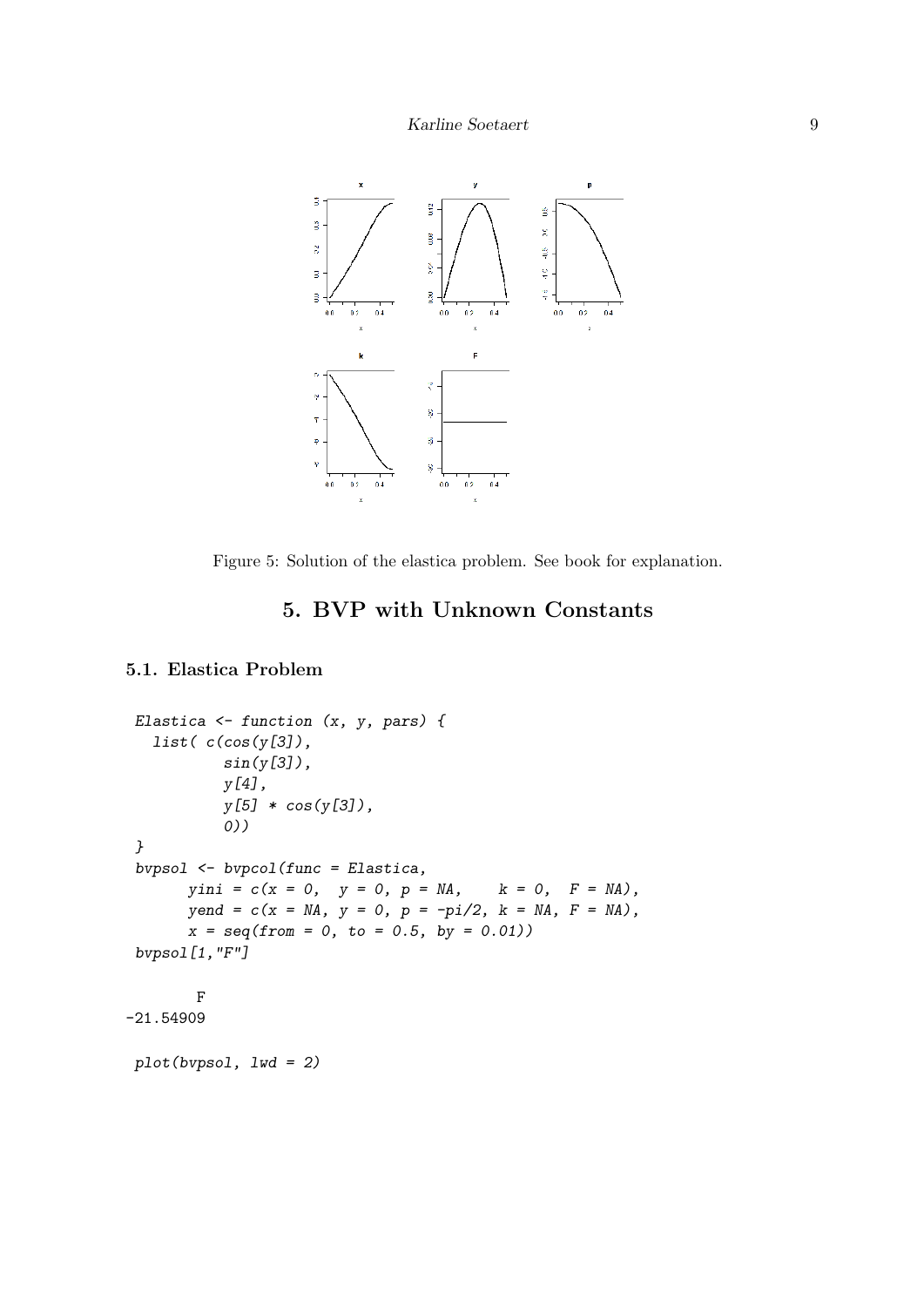

Figure 6: The measel problem. See book for explanation

#### 5.2. Non-separated Boundary Conditions

```
measel <- function(t, y, pars) {
  bet <- 1575 * (1 + cos(2 * pi * t))
  dy1 <- mu - bet * y[1] * y[3]
  dy2 <- bet * y[1] * y[3] - y[2] / lam
  dy3 <- y[2] / lam - y[3] / eta
  dy4 <- 0
  dy5 <- 0
  dy6 <- 0
  list(c(dy1, dy2, dy3, dy4, dy5, dy6))
}
bound <- function(i, y, pars) {
  if ( i == 1 | i == 4) return( y[1] - y[4])
  if ( i == 2 | i == 5) return( y[2] - y[5])
  if ( i == 3 | i == 6) return( y[3] - y[6])
}
mu <- 0.02 ; lam <- 0.0279 ; eta <- 0.1
x <- seq(from = 0, to = 1, by = 0.01)
Sola <- bvpshoot(func = measel, bound = bound,
    x = x, leftbc = 3, atol = 1e-12, rtol = 1e-12,
    guess = c(y1 = 1, y2 = 1, y3 = 1, y4 = 1, y5 = 1, y6 = 1))
yguess \leq matrix(ncol = length(x), nrow = 6, data = 1)rownames(yguess) <- paste("y", 1:6, sep="")
Sol <- bvptwp (func = measel, bound = bound,
          x = x, leftbc = 3, xguess = x, yguess = yguess)
max(abs(Sol[1,-1] - Sol[nrow(Sol),-1]))
[1] 0
```
 $plot(Sol, lwd = 2, which = 1:3, mfrom = c(1, 3))$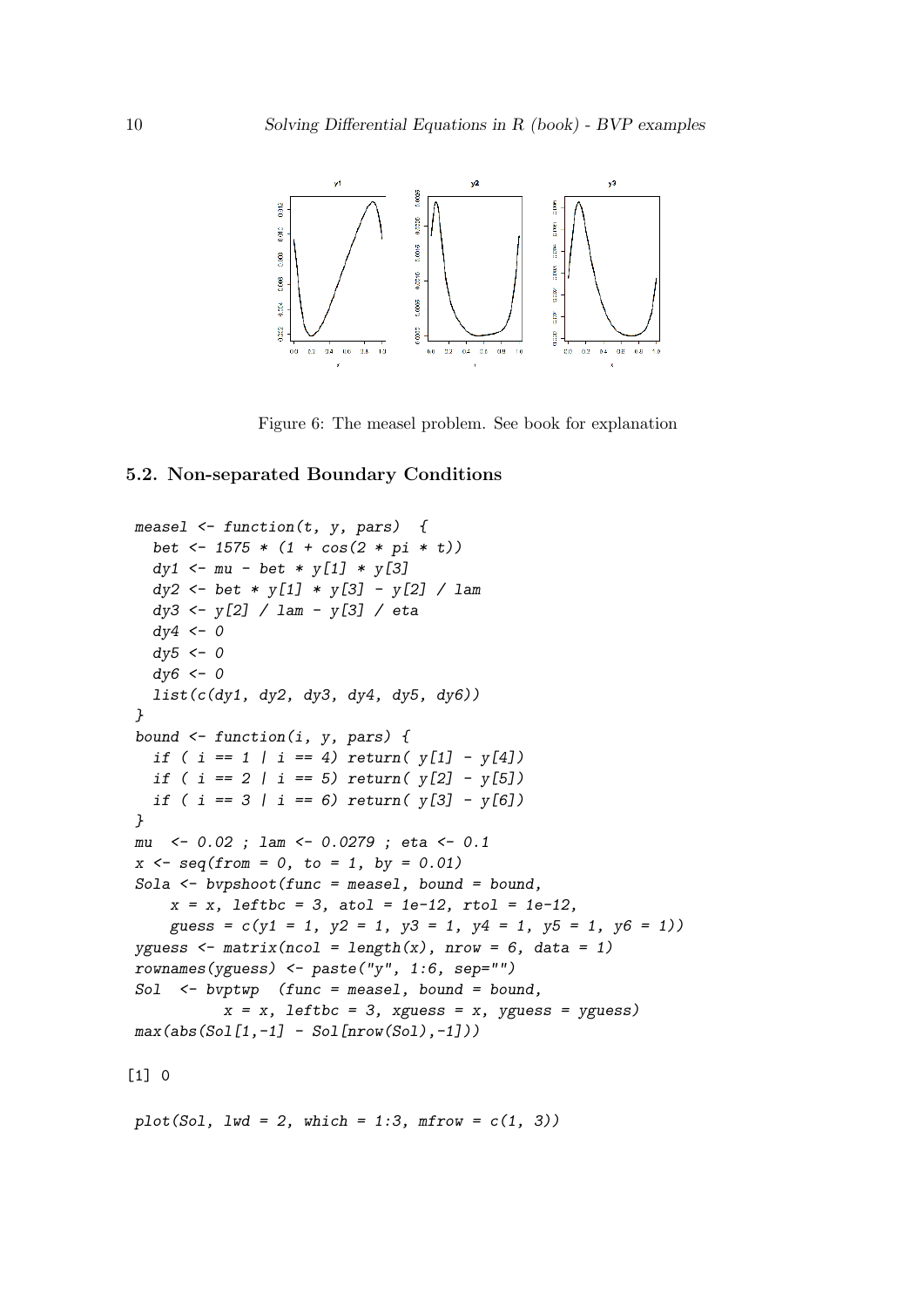

Figure 7: The nerve impulse problem. See book for explanation.

#### 5.3. Unknown Integration Interval

```
nerve <- function (x, y, p)
  list(c(3 * y[3] * (y[1] + y[2] - 1/3 * (y[1]^3) -1.3),
        (-1/3) * y[3] * (y[1] - 0.7 + 0.8 * y[2]) ,
       0,
       0,
        0)
  )
bound <- function(i, y, p) {
 if (i ==1) return (-y[3]* (y[1] - 0.7 + 0.8*y[2])/3 -1)
 if (i ==2) return (y[1] - y[4] )
 if (i ==3) return (y[2] - y[5] )
 if (i ==4) return (y[1] - y[4] )
if (i ==5) return (y[2] - y[5] )
}
xguess <- seq(0, 1, by = 0.1)
yguess <- matrix(nrow = 5, ncol = length(xguess), data = 5.)
yguess[1,] <- sin(2 * pi * xguess)
yguess[2,] <- cos(2 * pi * xguess)
rownames(yguess) <- c("y1", "y2", "T", "y1ini", "y2ini")
Sol <- bvptwp(func = nerve, bound = bound,
             x = seq(0, 1, by = 0.01),leftbc = 3,
             xguess = xguess, yguess = yguess)
Sol[1,]
      x y1 y2 T y1ini y2ini
0.000000 -1.183453 2.004203 10.710808 -1.183453 2.004203
plot(Sol, lwd = 2, which = c("y1", "y2"))
```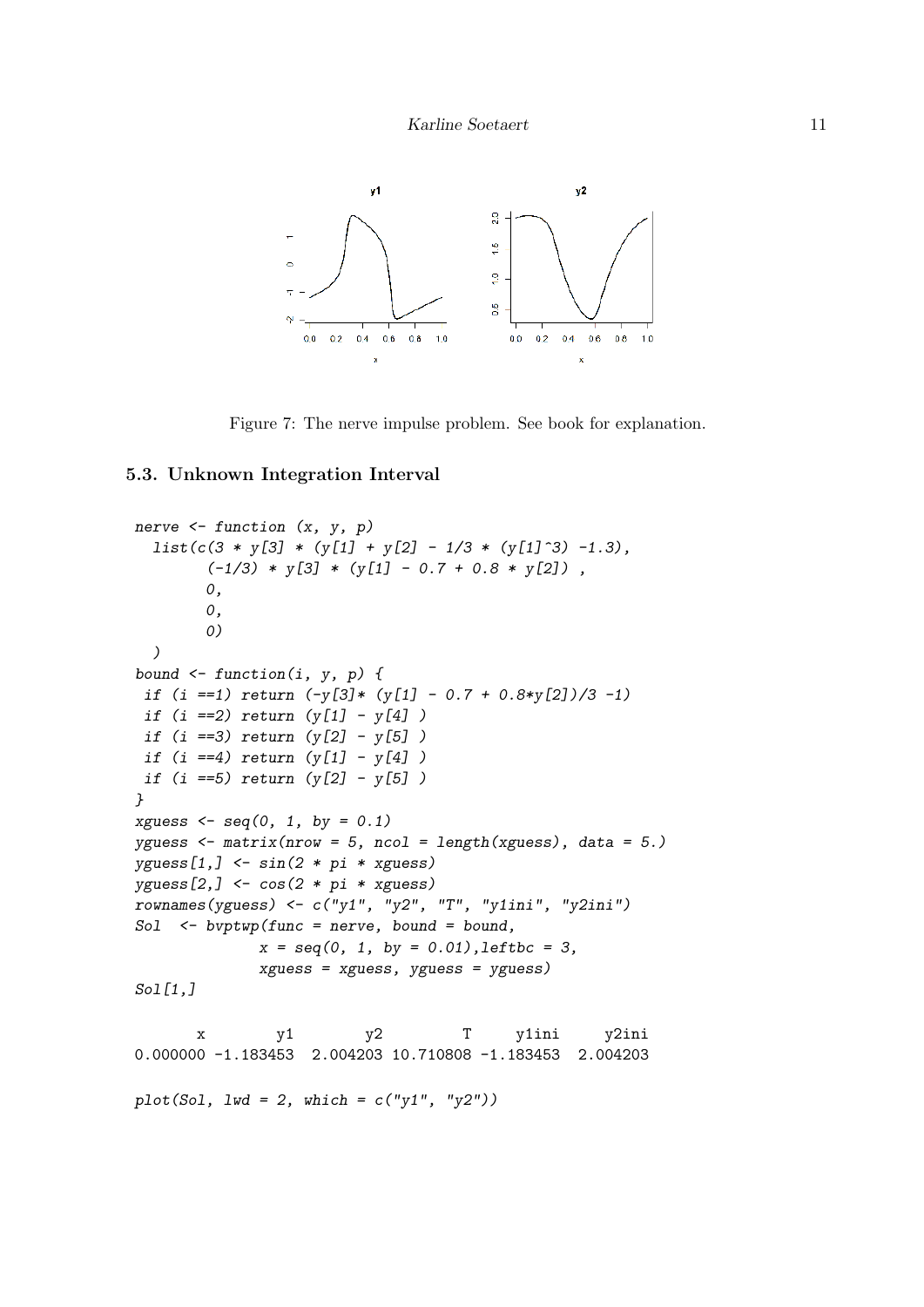## 6. Integral Constraints

```
integro <- function (t, u, p)
 list(c(u[2], -p*exp(u[1]), u[2]))
yini <- c(u1 = 1, u2 = NA, I = 0)
yend <- c(NA, NA, 1)
x <- seq(from = 0, to = 1, by = 0.01)
out <- bvpcol (yini = yini, yend = yend, func = integro,
              x = x, parms = 0.5)
```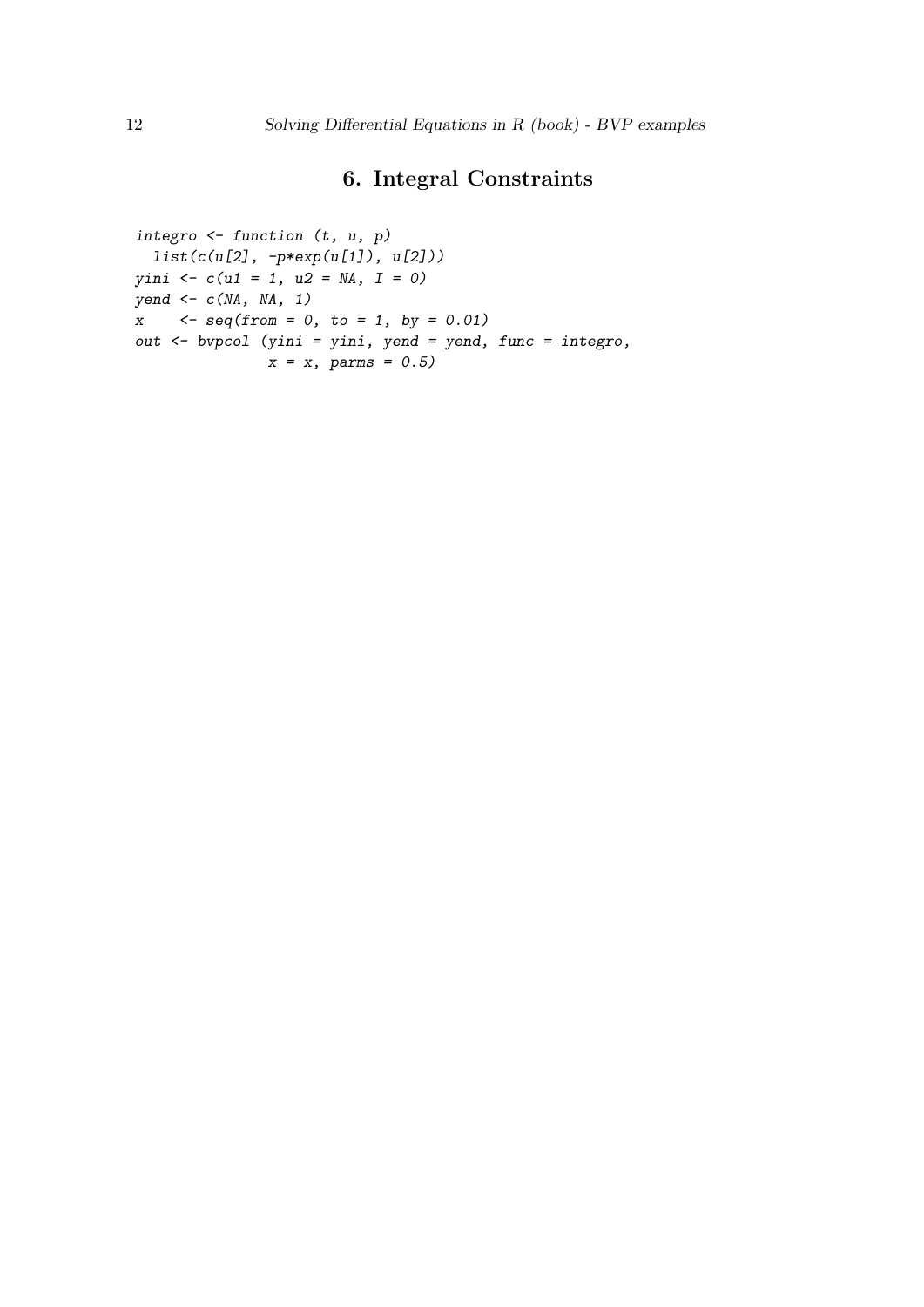## 7. Sturm-Liouville Problems

```
Sturm <- function(x, y, p) {
   dy1 <- y[2]
   dy2 <- -y[3] * y[1]
   dy3 <- 0.
   list( c(dy1, dy2, dy3))
}
yini <- c(y = 0, dy = 1, lambda = NA)
yend <- c(y = 0, dy = NA, lambda = NA)
x <- seq(from = 0, to = pi, by = pi/10)
S1 <- bvpshoot(yini = yini, yend = yend, func = Sturm,
               parms = 0, x = x)
 (lambda1 <- S1[1, "lambda"])
lambda
     1
ana <- function(x, lambda) sin(x*sqrt(lambda))/sqrt(lambda)
max (abs(S1[,2]-ana(S1[,1],lambda1)))
[1] 8.987562e-08
```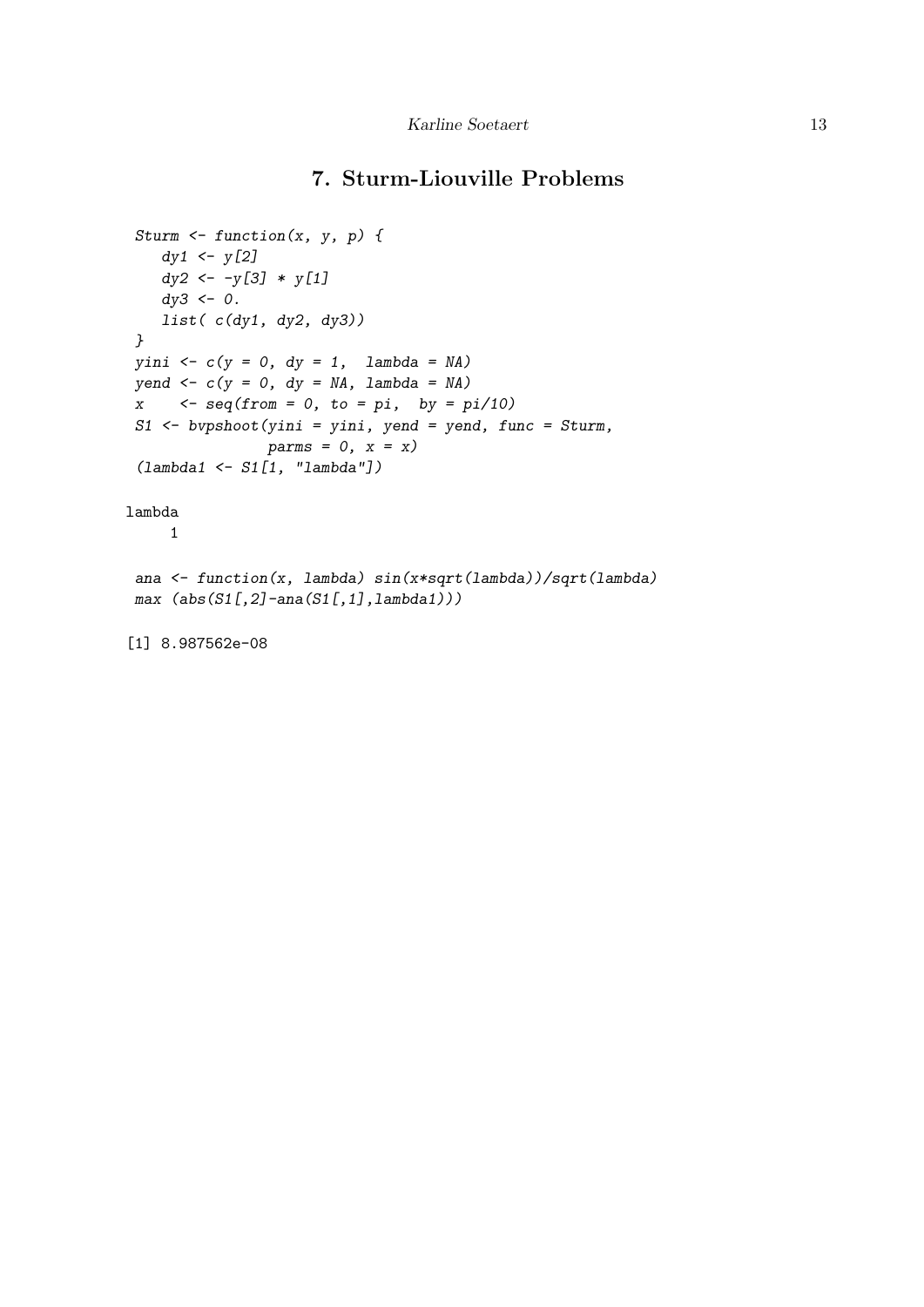## 8. A Reaction Transport Problem

```
N <- 1000
Grid <- setup.grid.1D(N = N, L = 100000)
v <- 1000; D <- 1e7; O2s <- 300;
NH3in <- 500; O2in <- 100; NO3in <- 50
r <- 0.1; k <- 1.; p <- 0.1
Estuary <- function(t, y, parms) {
NH3 <- y[1:N]
NO3 <- y[(N+1):(2*N)]
 O2 <- y[(2*N+1):(3*N)]
 tranNH3<- tran.1D (C = NH3, D = D, v = v,
             C.up = NH3in, C.down = 10, dx = Grid)$dC
 tranNO3<- tran.1D (C = NO3, D = D, v = v,
             C.up = NO3in, C.down = 30, dx = Grid)$dC
 tranO2 <- tran.1D (C = O2 , D = D, v = v,
             C.up = O2in, C.down = 250, dx = Grid)$dC
 reaeration <- p * (O2s - O2)
 r_nit <- r * O2 / (O2 + k) * NH3
 dNH3 <- tranNH3 - r_nit
 dNO3 <- tranNO3 + r_nit
 dO2 <- tranO2 - 2 * r_nit + reaeration
 list(c( dNH3, dNO3, dO2 ))
}
print(system.time(
std <- steady.1D(y = runif(3 * N), parms = NULL,
            names=c("NH3", "NO3", "O2"),
             func = Estuary, dimens = N,
            positive = TRUE)
))
  user system elapsed
  0.12 0.00 0.12
NH3in <- 100
std2 <- steady.1D(y = runif(3 * N), parms = NULL,
             names=c("NH3", "NO3", "O2"),
             func = Estuary, dimens = N,
            positive = TRUE)
plot(std, std2, grid = Grid$x.mid, ylab = "mmol/m3",
     xlab = "m", mfrow = c(1,3), col = "black")
legend("bottomright", lty = 1:2, title = "NH3in",
     legend = c(500, 100))
```